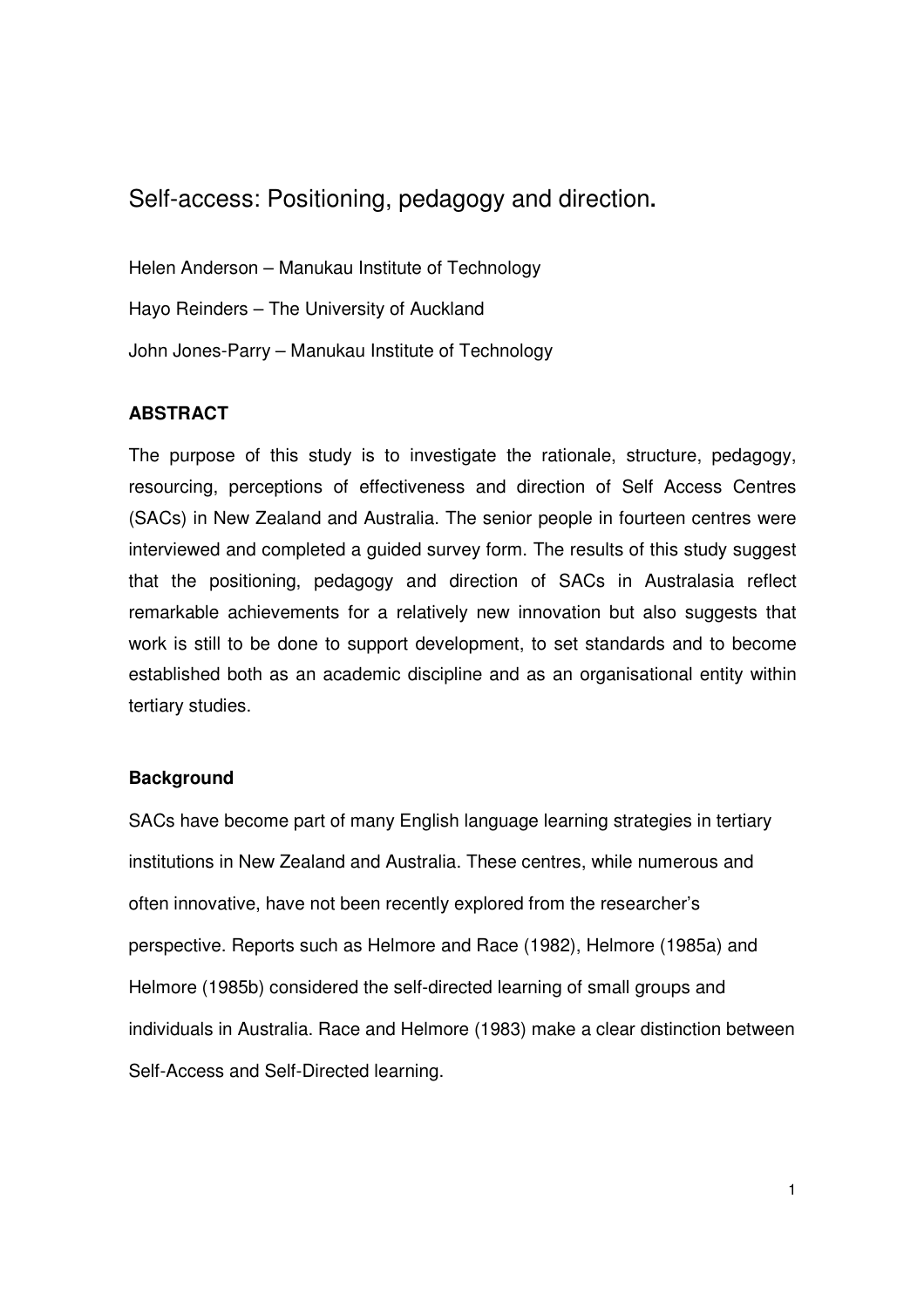Self-Access is used to describe any kind of material or resources available to a learner to use at his own pace…..Self-Directed learning, on the other hand, is a philosophy and methodology of learning which leads the learner towards autonomy. It is not materialscentred, although materials may play an important role initially…. (1983, p.1)

In 1990 the findings were reported of a survey commissioned by the Department of Immigration, Local Government and Ethnic Affairs "to review the role and effectiveness of Individual Learning Centres (ILCs) in the Adult Migrant Education Program (AMEP)" (Technisearch, 1990, foreword.). The report concluded that "ILCs provide a legitimate and valued alternative Learning Activity in the AMEP and contribute to its mission in that they enable a significant number of clients to progress their learning of English according to their own style or at their own pace." (1990, p.74). It found that the role of ILCs in the AMEP "should be to facilitate self-instruction in language learning and to promote progress towards autonomous adult learning in its clients." (1990, p.74).

As physical entities (a room, a building), SACs grew out of the language laboratories commonly used in the 1960s for drill and language practice. These were strongly based on behaviourist principles of learning (Gremmo & Riley, 1995). In many institutions the SAC is housed in the same room as the former language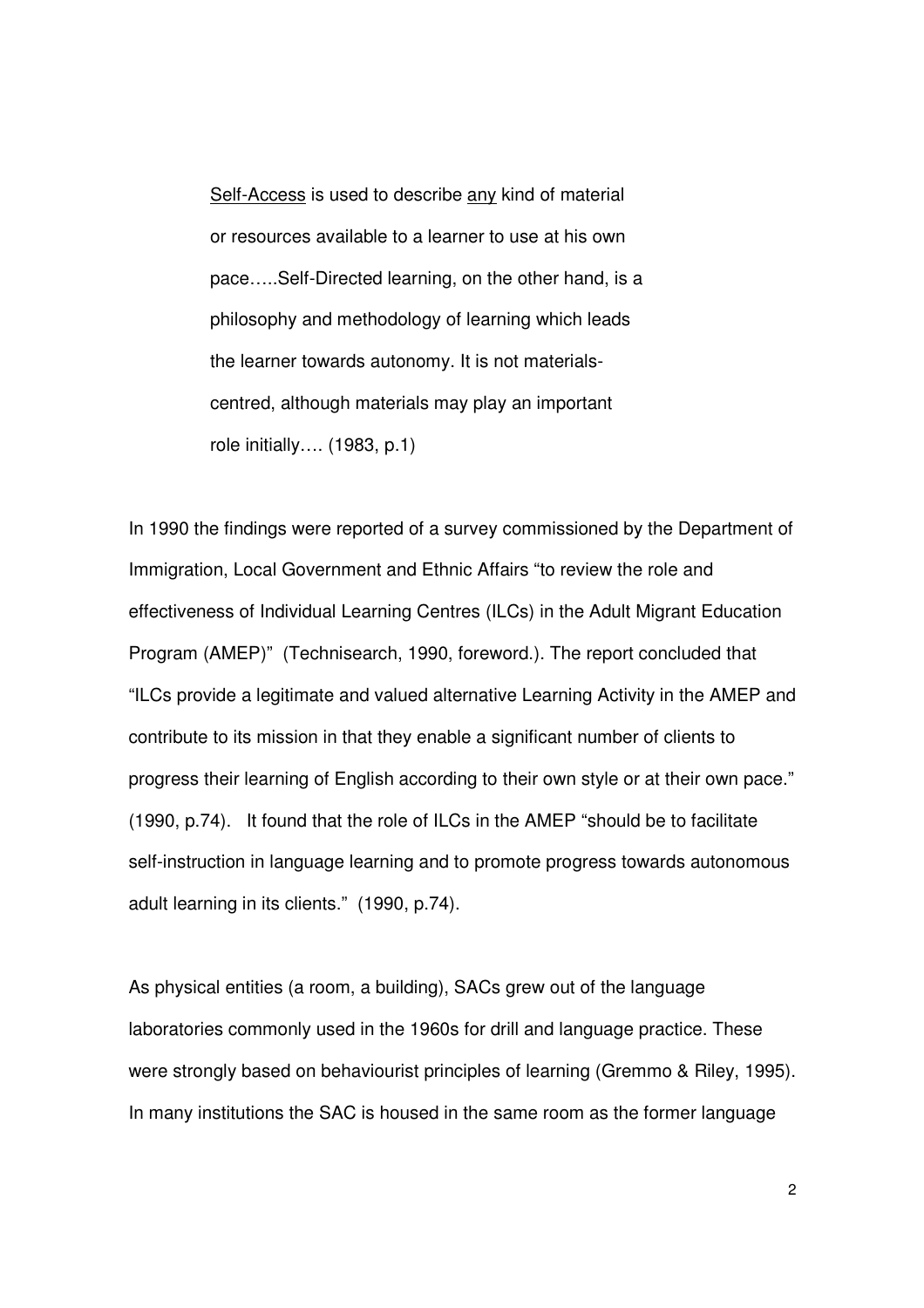laboratory and may look similar, however, its pedagogic underpinnings are very different.

In the 1970s a shift of attention in language teaching pedagogy took place from learning to learner. The learner was seen as actively taking part in the learning process and as responsible for his or her own learning. The concept of learner autonomy (LA) became important in the 1970s and has slowly become an explicit goal of language tuition around the world. Although many definitions of LA exist, these share a number of characteristics, emphasising qualities such as awareness, responsibility, and learner control. Holec's definition is often quoted: 'L'autonomie de l'apprentissage est la capacité de l'apprenant à prendre en charge son apprentissage' (1981, p.3) ('Learner autonomy is the ability to take charge of one's own learning'). In this and other definitions (e.g. Little, 1991; Nunan, 1995), autonomy is described as an ability and may be something that the learner either has or doesn't have. It could also be argued that it is something that might or might not occur in certain circumstances, for example, in the execution of certain tasks. Several authors have talked about LA as a continuum (Benson, 2000), and it therefore seems reasonable to talk about degrees of autonomy to explain certain learning behaviour as in the following definition.

> 'Autonomous language learning is an act of learning whereby motivated learners consciously make informed decisions about that learning.' (Cotterall & Reinders, 2000).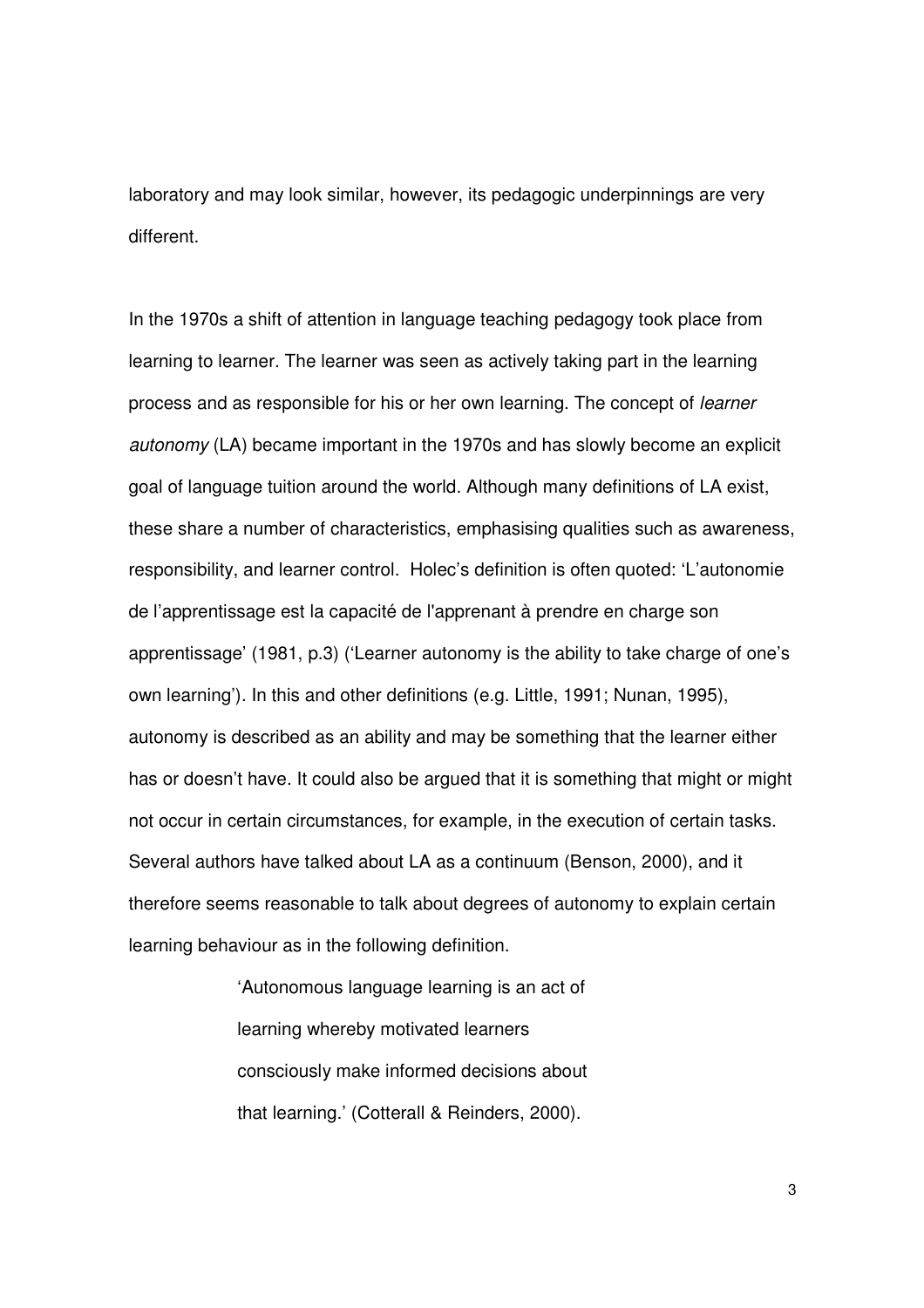Not all decisions regarding the learning process will be made consciously as even at a metacognitive level some automatised operations can probably take place (Hacker, Dunlosky & Graesser, 1998), however, it appears that many operations are at least available to learners' conscious attention.

For learners to become conscious of their learning and to make informed decisions, they need to have certain skills or be given the opportunity to develop them. These opportunities have been given to learners in different ways: by teachers in classrooms, through the teaching of independent learning skills and learner strategies, through national or local curricula (such as in Norway and, to a certain extent, in the Netherlands, by including the development of autonomous learning skills as a specific aim in the national curricula), and most commonly through the provision of self-access facilities. Benson & Voller (1997 p.26) point out that 'Self-Access resource centers are the most typical means by which institutions have attempted to implement notions of autonomy and independence over the last twenty years to the extent that 'self-access language learning' is now often used as a synonym for 'autonomous language learning."

What exactly is self-access language learning? Some have equated it with selfinstruction (learning without the help of a teacher) or self-directed learning (learning in which the learners have control over the learning process). However, although these various kinds of learning share some characteristics, they are not exactly the same. Self-access language learning can be self-instructed or self-directed, but it is not necessarily so. Therefore, the following definition was proposed by Cotterall &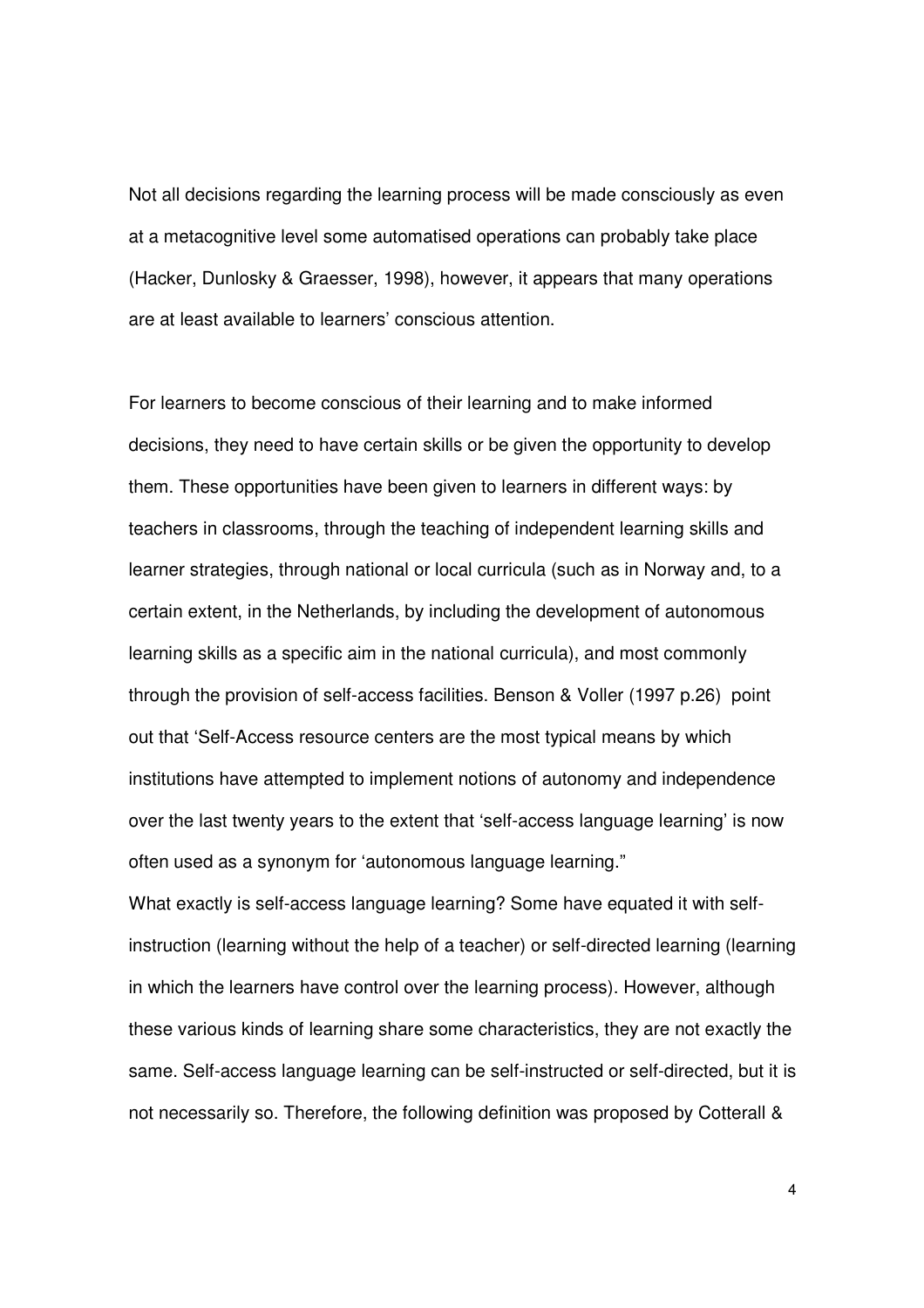Reinders (2000). "Self-Access Language Learning is learning that takes place in a Self-Access Center. A Self-Access Center consists of a number of resources (in the form of materials, activities and help), usually in one place, that accommodates learners of different levels, styles, and with different goals and interests. It aims at fostering autonomous language learning (p 38) ". This definition identifies the fostering of autonomous learning as a crucial aspect of self-access. However, there is not necessarily a direct relationship between self-access and learner autonomy. Sheerin (1997) points out that SACs can be used for homework activities or for teacher-directed activities. Further, Benson & Voller (1997) say that learners cannot be forced into learning autonomously and if this is attempted, selfaccess can work counterproductively. The materials in the SAC can (and often are) of a pedagogic nature (e.g. course books) and leave little room for the learners to make decisions about their learning (Gremmo & Riley, 1995). The approach of Race and Helmore (1983) noted above, is to differentiate clearly between selfaccess and self-directed learning. "In summary, we see Self-Access as being a small step in the direction of learner independence while Self-Directed Learning leads the learner further along the path towards autonomy." (1983, p.1).

The issues around pedagogy of autonomy and its iteration in SACs in New Zealand and Australia are apparent in the development, functioning and positioning of the centers which are the subjects of this study. However, it is also evident that there are many other influences at work in the growth of this element of the tertiary learning environment.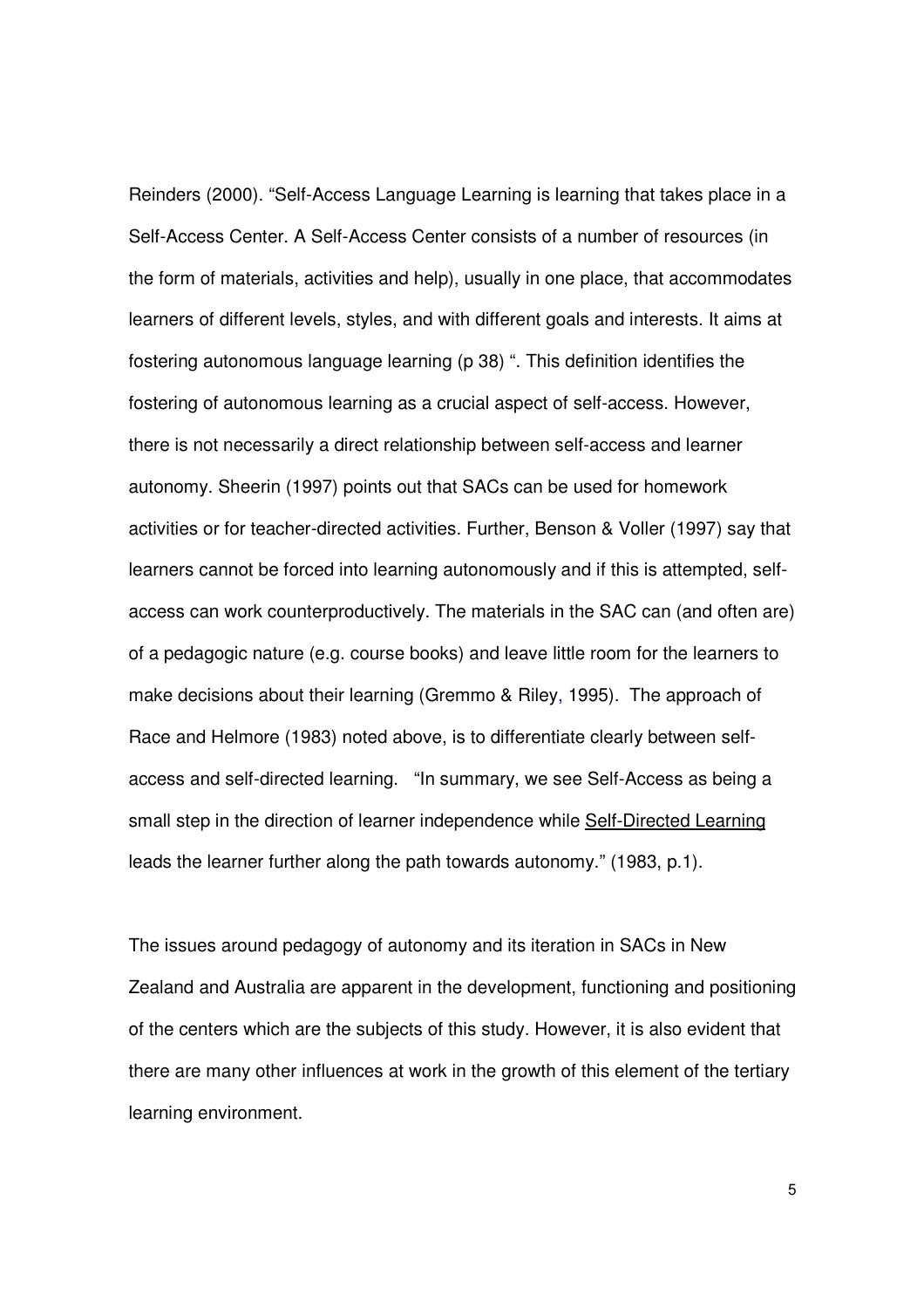Gardner and Miller (1997) carried out a comprehensive study of Self Access Centers in Hong Kong; they considered the rationale, structure, pedagogy, resourcing, perceptions of effectiveness and direction of the centers. The study reported in this paper draws from the work of Gardner and Millar with adjustments for the Australasian context and its findings demonstrate local particularity and a variety of pressures beyond pedagogic debate.

# **Method**

## **Participants**

The participants in this study are the senior managers and/or academics attached to five Self-Access Centers in New Zealand and nine Self-Access Centers in Australia all at the tertiary level and all providing support for learners of English.

# **Procedure**

Each of the Centers in the study was visited by one or more of the researchers. The senior person at the center was interviewed and talked through a questionnaire with the researcher(s).

## **Analysis**

All interview scripts, discussion notes and questionnaire answers were processed using standard electronic qualitative analysis (N4) Themes were established and reported as trends and anomalies.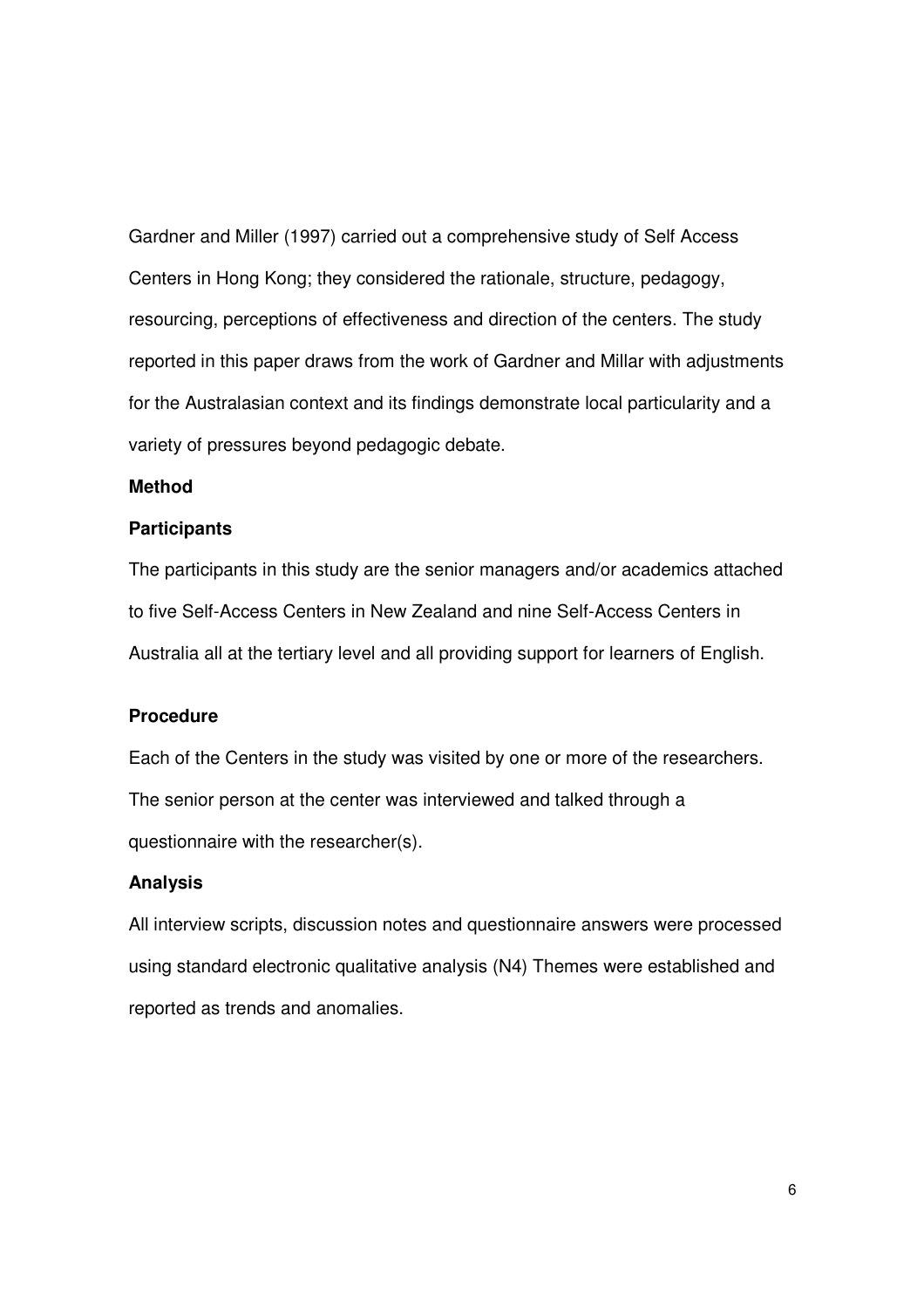## **Findings**

Three major themes were identified from the qualitative data. The first theme relates to the establishment and positioning of the center with varying forms of "identity" emerging. The second theme relates to the pedagogical goals of the center and the pragmatics of implementation. Some exciting strategies were revealed as were some driven by goals not linked to learning. The last theme arose out of discussions around future planning and identified approaches to policy and strategic development which suggested that there is some uncertainty around the balance of intent with regard to academic development and the provision of a marketable and economic facility.

## **Identity**

#### **Impetus for establishment and continuation.**

One of the most common threads influencing the establishment of self-access centres was that of pragmatism. Often the present managers were unaware of the original reasons for setting up the Self-access Centre, but almost all regarded it as a positive tool for learning.

> Self-access is one of those things that underpin what we do. We're very much geared towards students being independent learners in everything that we do.

## (SAC Manager).

It was accepted that such learning is beneficial and therefore to provide the service was desirable. There was, however, a distinct difference between New Zealand and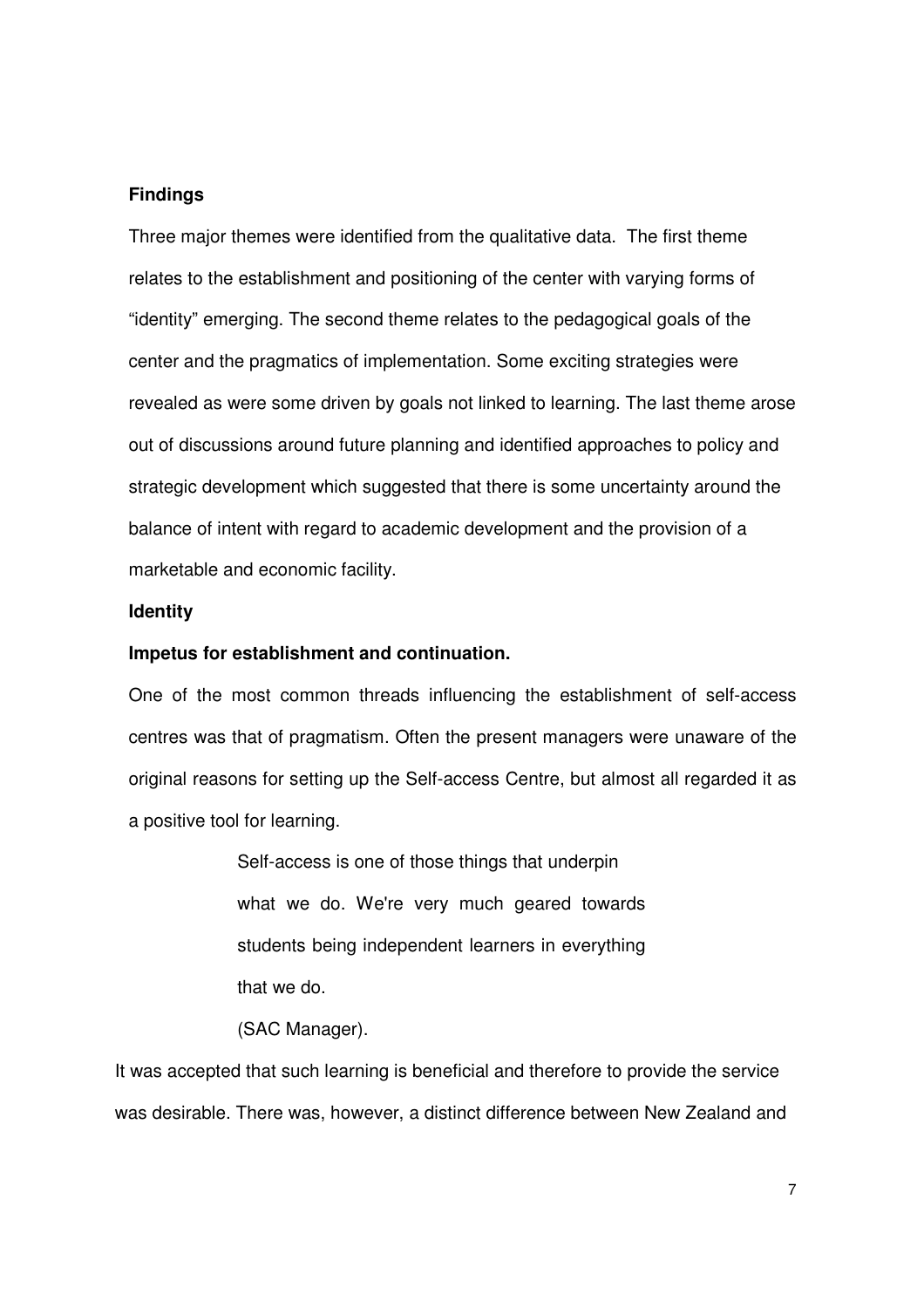Australian centres in present motivations for continuing the centres. New Zealand centres were set up as generally beneficial resources, sometimes after research into overseas centres in e.g. Hong Kong and Great Britain .The Australian situation, while being researched and being seen as beneficial, was influenced by the government funding of up to 5 hours per week of course content through self-access learning (guided self study). Some managers stated that this was useful as a means of cost cutting.

Most Self-access Centres in both countries were running on very pragmatic lines with most effort going into the day to day running, rather than into philosophies or educational theory. This was underlined as almost all managers and staff were not formally trained in Self-access Centre methodology or in the theory of independent learning.

Associated with this practical approach was the influence of competitors. Self-access Centres are seen as desirable by students and as a marketing tool by some institutions.

> ….the students do take more control of their learning. There is a more individualised focus on each of the students and the ILC is one way of being able to meet their particular learning needs……it's also another delivery option,…. In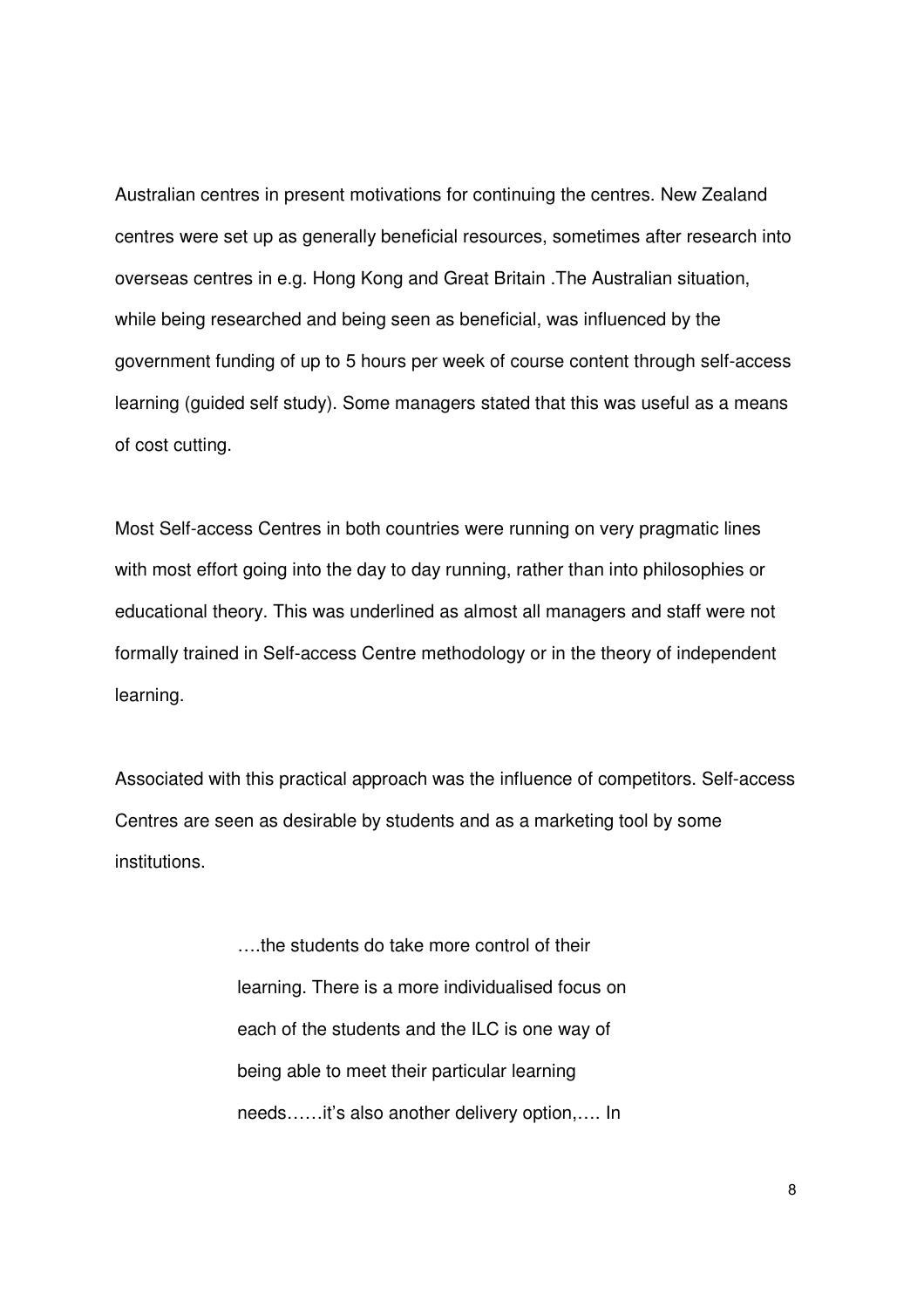particular in the migrant programme we have here we try to set up other ways that people can access learning other than just access formal classrooms, because not everyone can access formal classrooms at the times we are delivering, so we're trying to broaden out… …..the independent learning thing is the other really big push – that people can take more control of their learning and also focus on particular needs in their language learning.

(Centre Co-ordinator)

 The subjects of the study commented on the potential usefulness of the centres for learning. It was interesting that in both countries some centres felt that unrealistic demands were made upon students and centres simply because the students had been accepted on to courses with insufficient English in the first place.

> You know, the PhD student whose supervisor says, "Well I've just discovered that his work's unreadable, so I'll send him to you." And we say what do you want us to do with him, shoot him? Too late baby. So there's that attitude happening. (Centre Manager)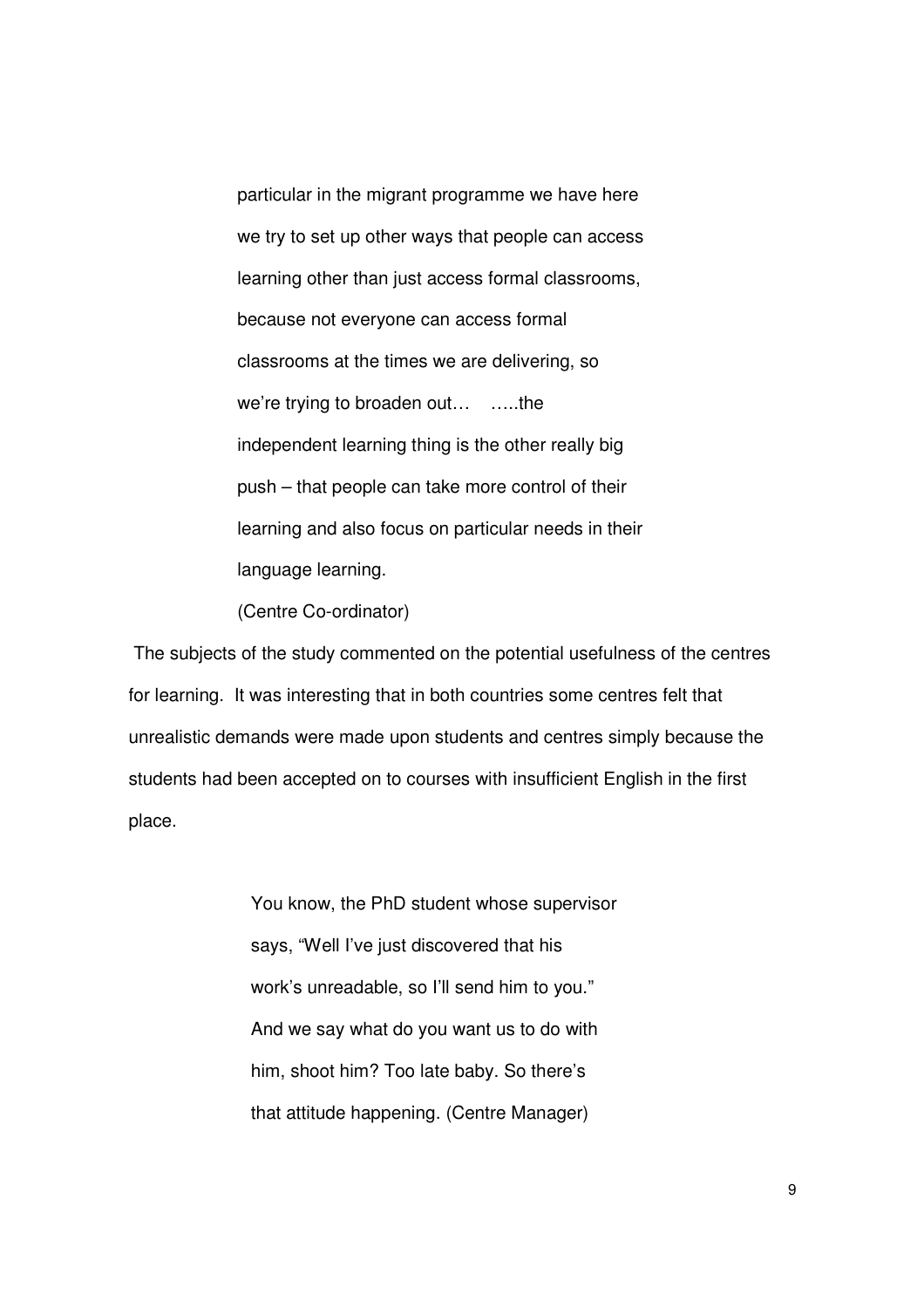However, all centres seemed convinced of the worth of the contribution they were making to student learning and although some were under-funded they generally believed that they had established their worth and were seen as a long term student service.

> The students and staff who are aware of us are very positive about us, and use us. But there's still a lot of ignorance. (Centre Co-ordinator).

# **Positioning issues (Internal)**

The physical location of self-access centres provides some clues to "positioning". Usually the centres are located either within or near a library suggesting an academic support role. Others were located in a school of English/International centre which was physically removed from the main university campus and in a marginal position. Three of these centres were also separate financial businesses, operating for profit and contributing funding back to the institution. Staff in these cases, did not have any regular contact with the parent institution.

Some self-access centres were part of a wider group in terms of budget and didn't operate as separate cost centres, being funded by the school of English of which they were part. In New Zealand whether or not the centre was part of a wider school of English it was generally funded from a separate budget line. Most did not charge their learners fees.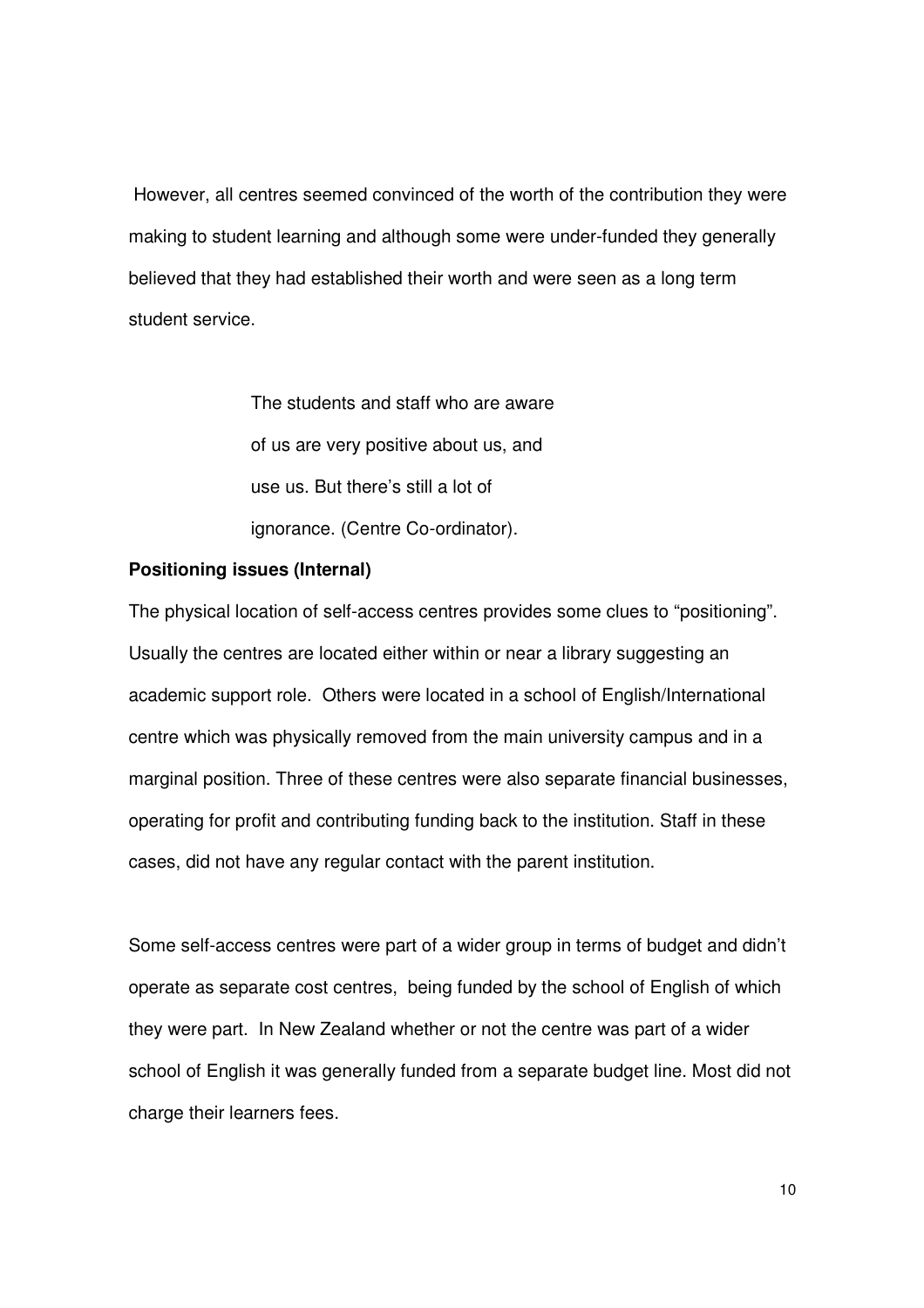No they don't pay. We do have a few paying clients, but we actually don't charge them. That's a great thing actually, its one of the areas where we could have, if we liked, picked up more business but we decided it should in fact be a part of our centers. It's just a learning center for our students to access. So we're not opening to outsiders at this stage. (Manager, Independent Learning Center).

When the self-access centre was part of a central campus it had closer relationships with other teaching departments. However, some operated in relative isolation and only with English language students. It seemed likely that in some institutions the self-

access centre would be unknown to many institute staff members.

 It was, however, usually widely known to international and permanent resident students.

## **Positioning Issues (External).**

The bulk funding of tertiary institutions in New Zealand means that the provision of services such as SACs or independent learning centres is in the hands of individual institutions.

The governments of both countries have overt input or opinion on the desirability of centres. Neither is there any code of practice covering set-up and running. In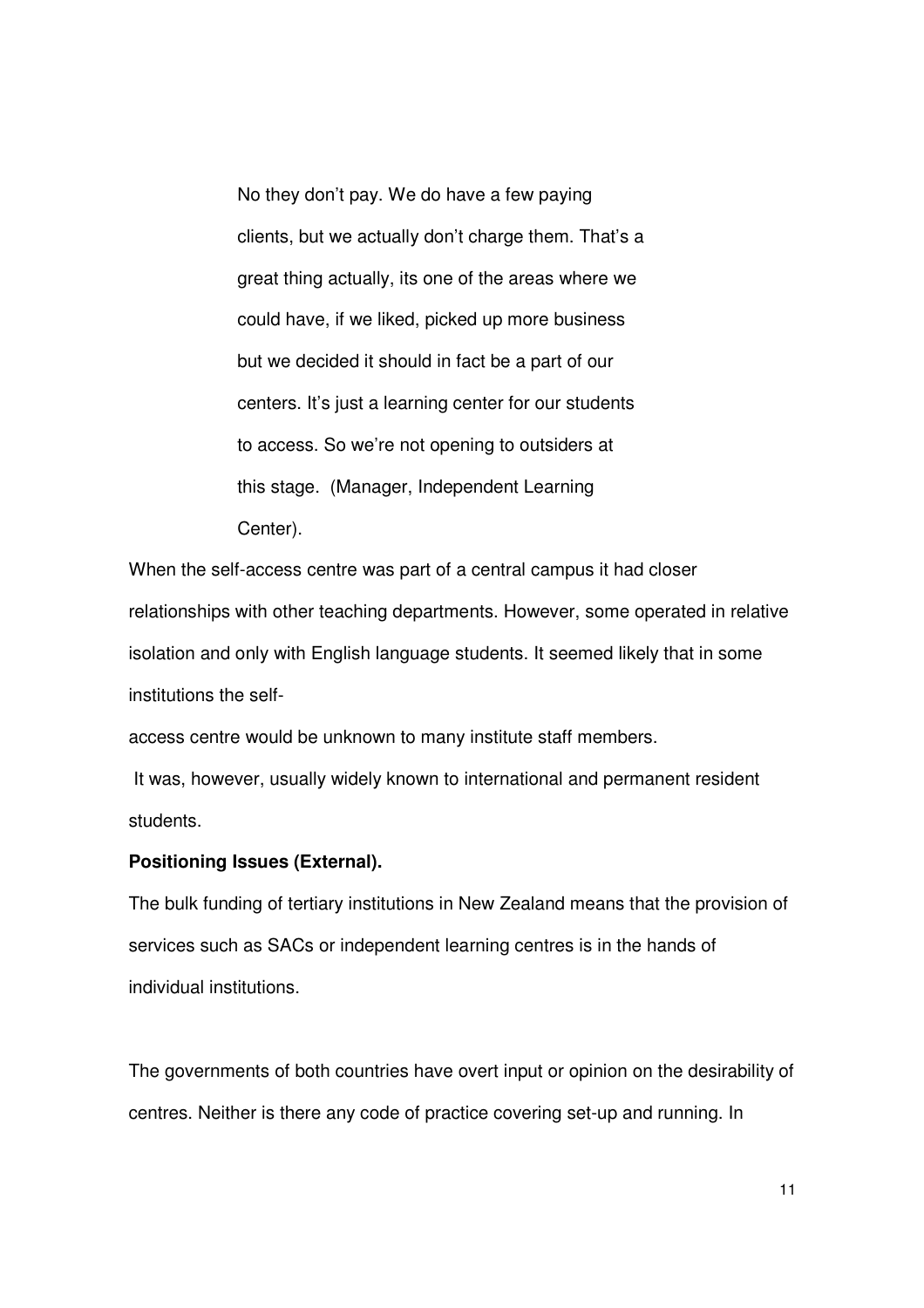Australia language courses can provide up to 5 funded hours per week in a selfaccess environment. This has supported the development of SACs. In both countries the development of self-access centres has been driven by pragmatism rather than policy. In addition, in Australia the provision of 510 hours English language tuition for new migrants has provided a funding base.

> - not all the students are using their 510 hours so we tried to look at strategies for increasing the number of hours they studied when they've actually enrolled. So for instance if they do a full time course it will be 20 hours per week, but we've extended that to 22 hours per week and one of those is so they could spend an hour a week at least in the Self Access Center. (Director of Center).

External positioning is influenced by organisational and funding issues and of course by the state of national policy with regard to international and migrant students.

## **Pedagogical goals and implementation.**

# **Goals**

The establishment and articulation of pedagogical goals grows out of a range of conceptualisations of the functions of SACs. In one Australian centre the manager noted: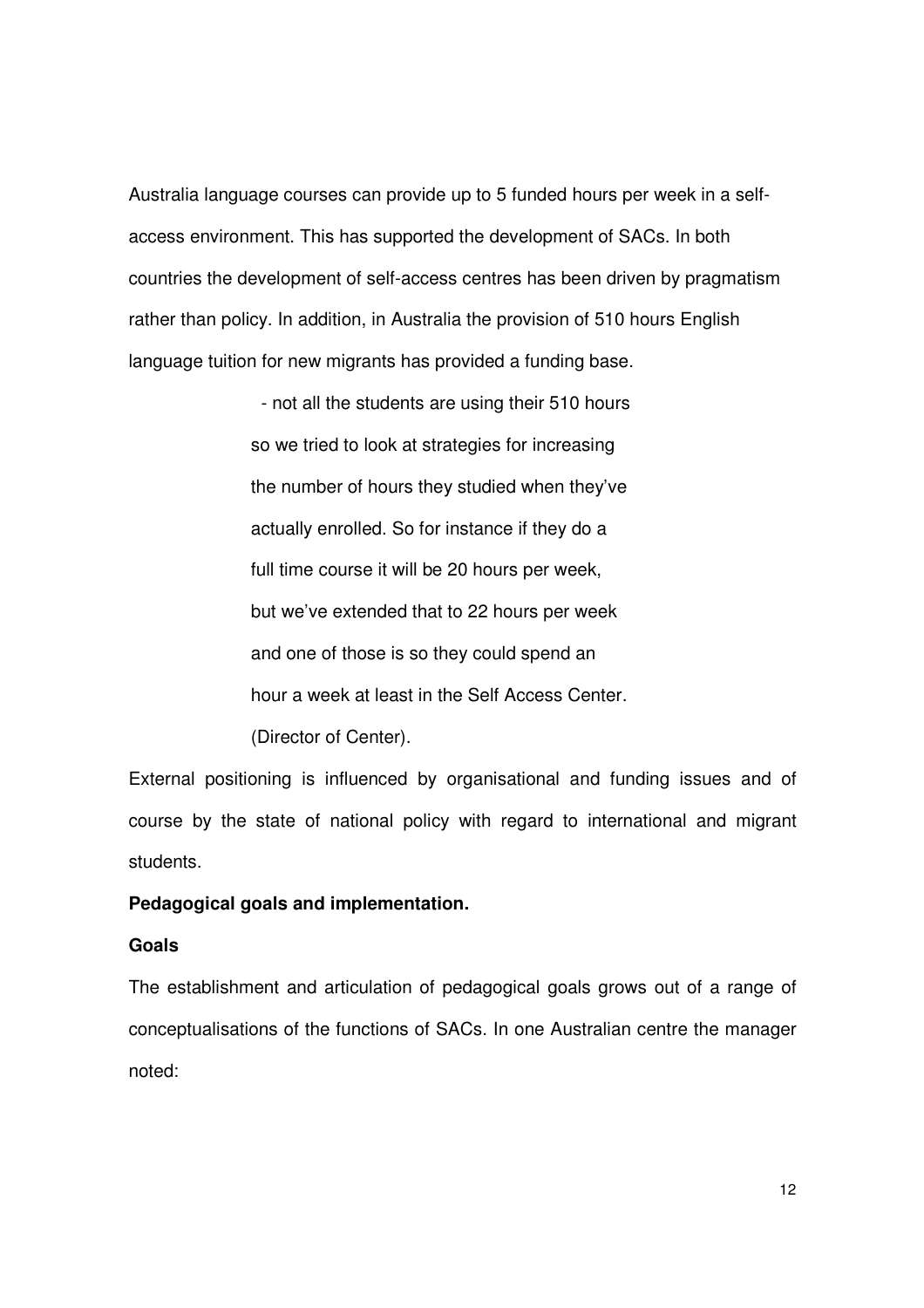To coach students to work on areas which they have perceived through their learning in the classroom situation to need more attention. That would be one. To allow them to get access to teacher supervision, teacher advice and guidance on those areas. Because we have a supervising teacher in there. So we encourage them to go to the \*\*\* and talk to that teacher about a particular problem when it becomes obvious. To enable them to broaden their knowledge of culture and background of the community they are in. Because there are materials in there for them to look at. Australiana type material, videos. (Manager of Centre).

In this centre, then, it seems the SAC plays a remedial role. This impression is reinforced when the manager says:

> …when students go into the ILC here I see them consulting teachers, doing homework, learning vocabulary lists, going and finding books and taking them away. Looking at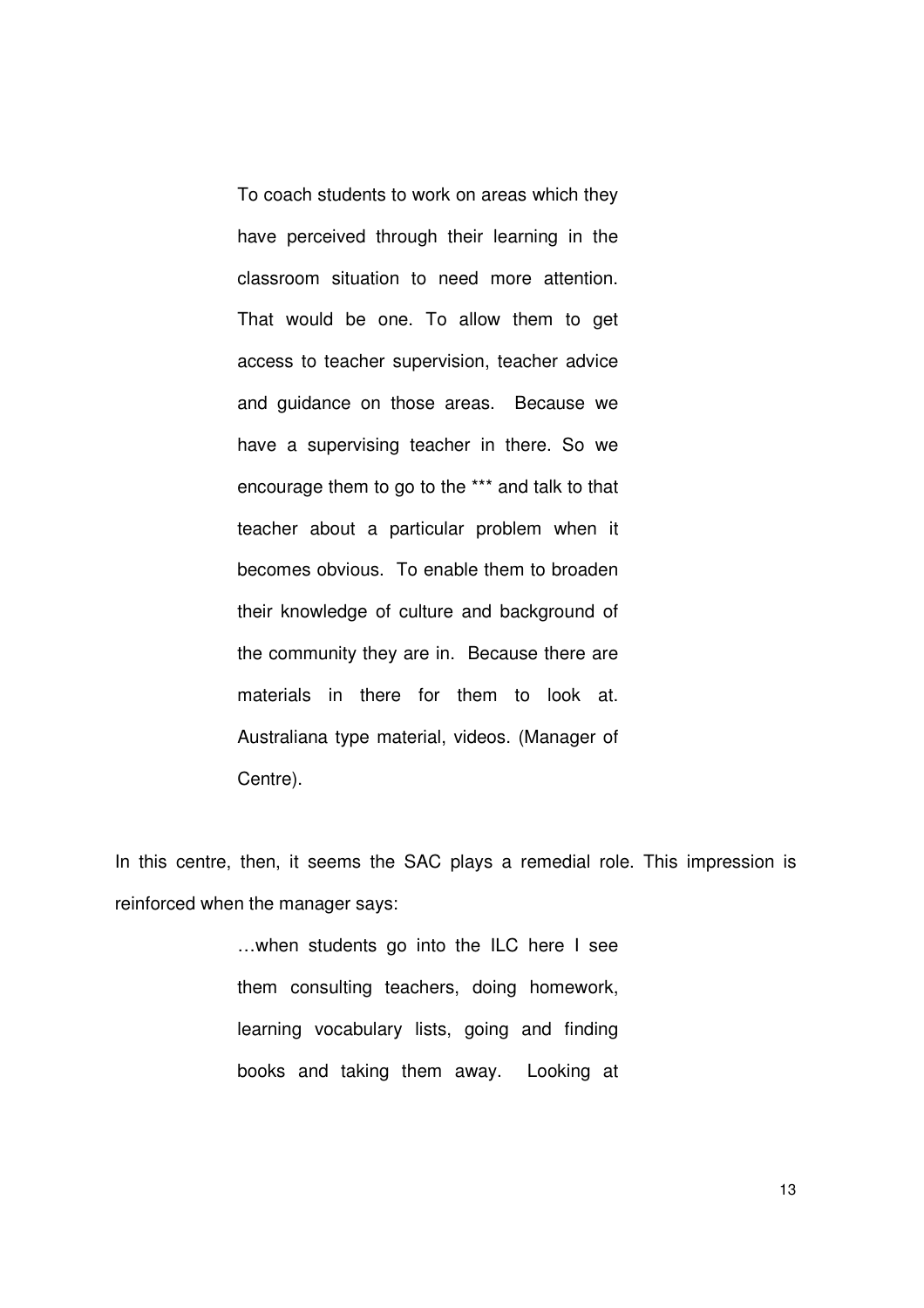Readers, listening to tapes… (Centre Coordinator).

This manager also points out that the reason for setting up the SAC could well have been a money issue:

> But I would say possibly it saves on teaching for one. I mean to be blunt I would like to say that's absolutely what people say that's its one way in which centres can save money, putting teachers to supervise students. (Centre Coordinator).

The manager of one New Zealand Center sees independent learning/lifelong learning skills as being the main goal. Helping learners develop the ability to set goals, find and access resources. Some teachers, however, use it as a homework center or as a classroom.

> What I do find is a great deal of resistance from the teachers actually using the self-access center. They use it - some of them want to use it as a homework center or as another classroom hour where you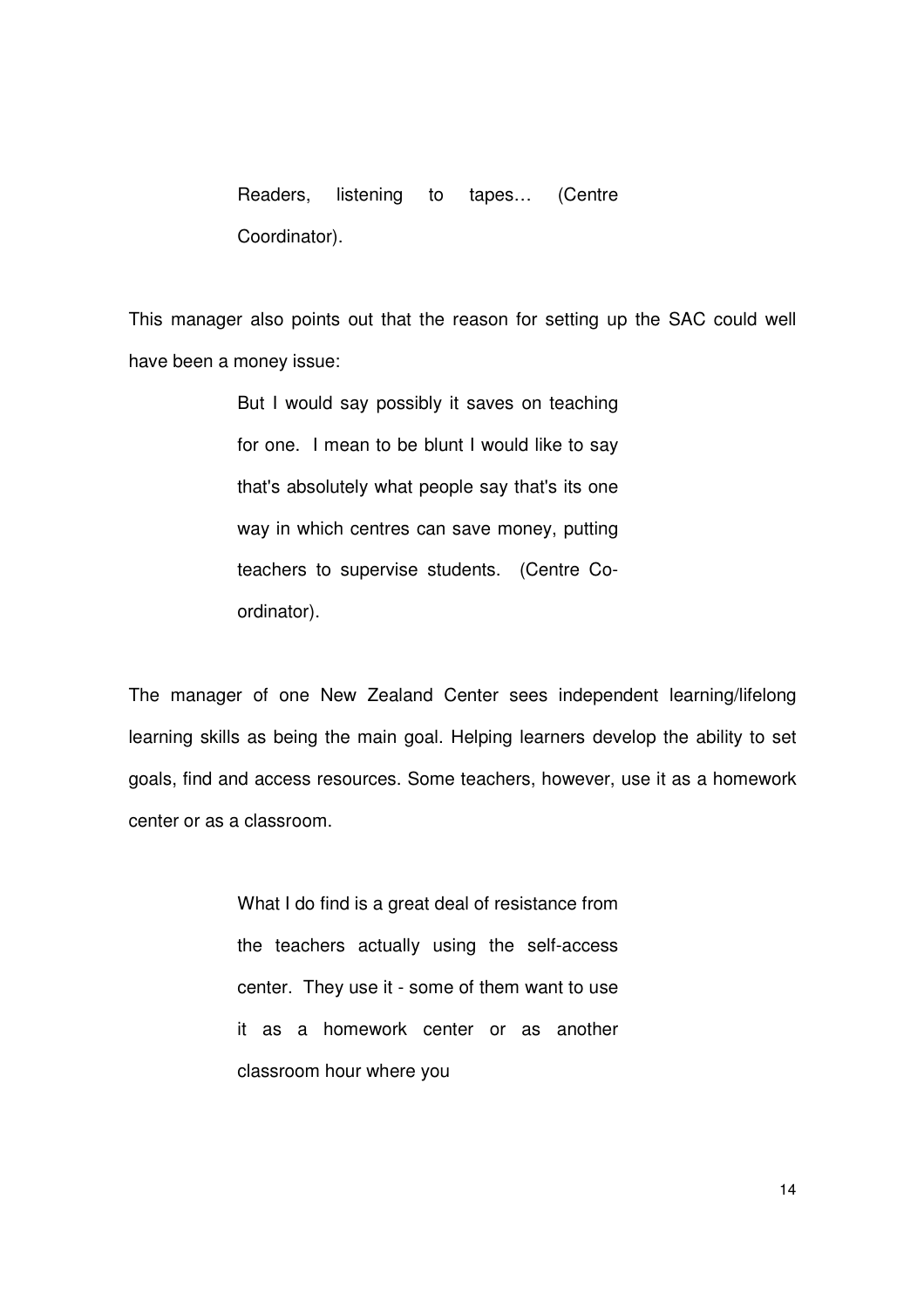just carry on teaching but in a different place. (Centre Manager)

For some centres the articulation of pedagogical goals grew out of more pragmatic intentions.

> Originally our role as a learning advisor was to do a lot of one on one interviews with students. One thing that we noticed was that to get into this independent self-directed learning stuff there was no place for them to go. (Manager of Self-Access Centre).

This manager says the purpose of Self-access language learning is:

... helping the students independent life long learning strategies. Certainly with us, and especially with our students, the student has been comfortable to identify their needs and to see that they are independent in solving those needs.

(Manager, Self-Access Centre).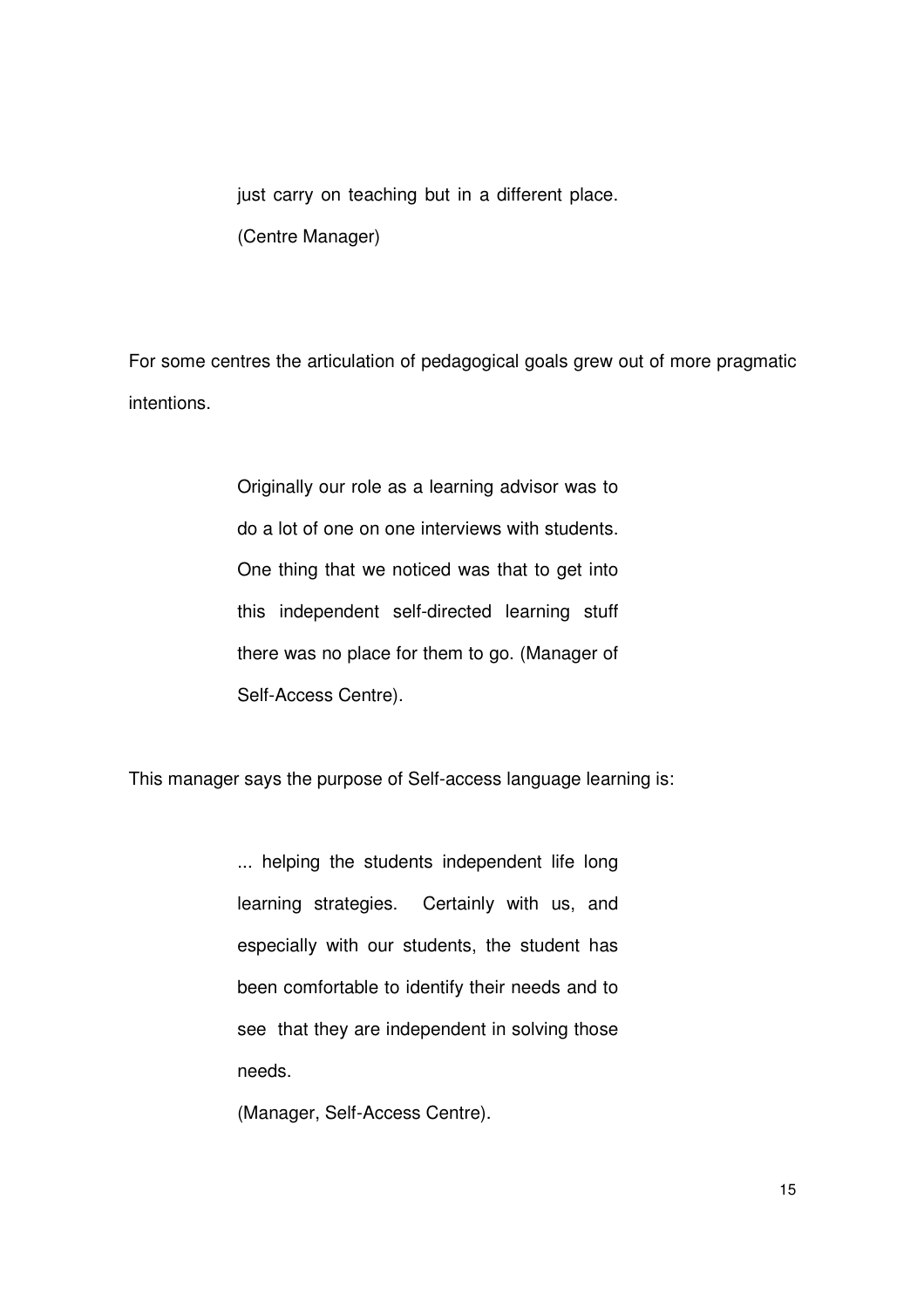In a significant shift from the behaviourist approaches of the precursor language laboratories many interviewees talked about the importance of the social function of self-access centres and the links between language learning and the social context.

One interviewee saw the SAC as a powerful option for people who can not go into the mainstream classes for various reasons, for learners needing remedial work and for learners who choose not to attend class because they only need to work on specific competencies, rather than sit in class. There is a strong social role.

> I had a lady the other day who told me that it's the first time she's been able to sleep since she's been studying here. So its that social support that you can give here that you can't give in a class, and the pace of learning again that she can just pop out and have a coffee and see some friends, it's a social network but I think there is emotional support angle where it is appropriate …

(Center Co-coordinator).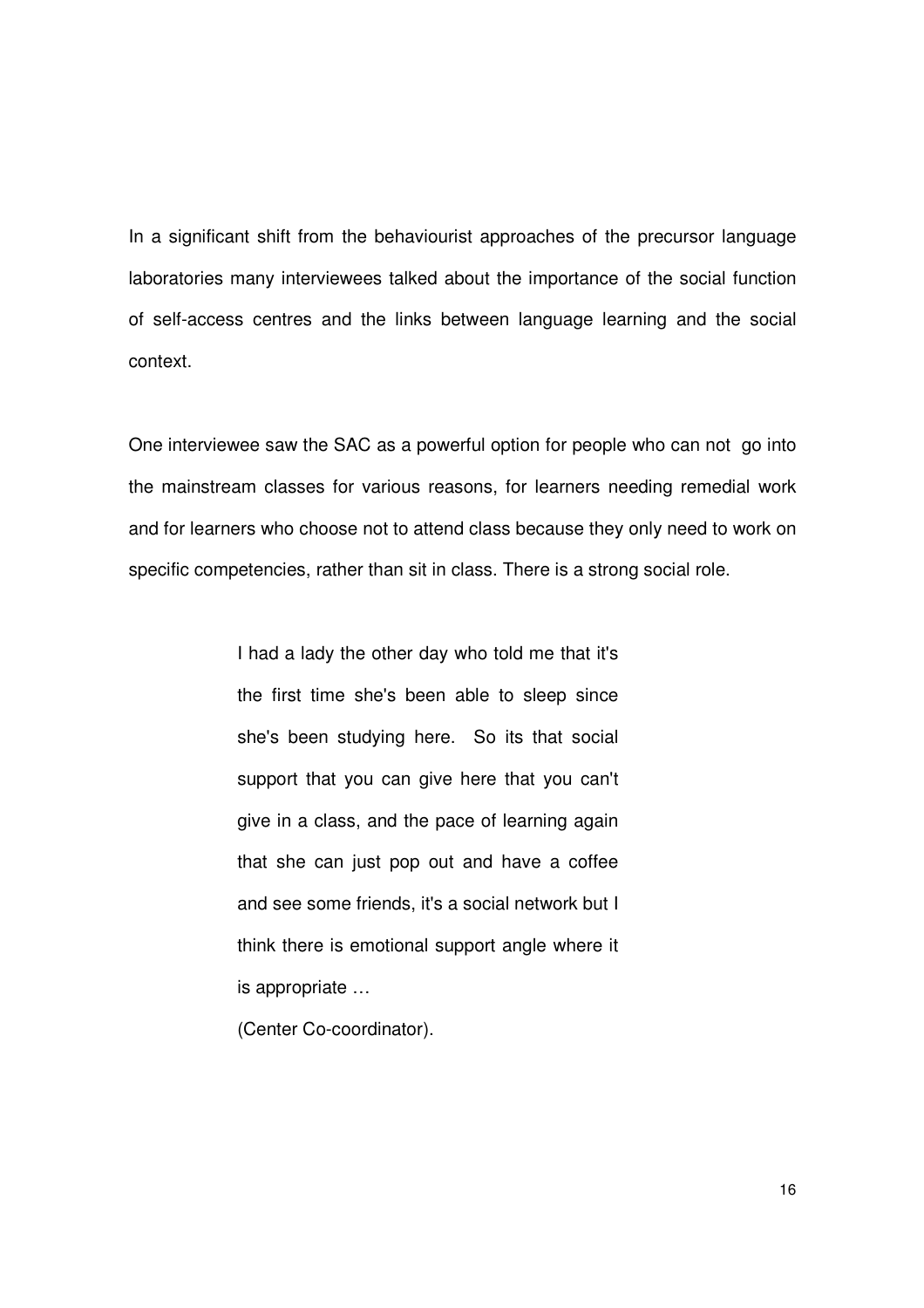Thus, organisational pragmatism sits beside the intent to meet learning needs for a variety of students with independence and autonomy as the recurrent theme and some conflict evident between institutional goals, center goals and the goals of some of the staff using the centers for their classes.

#### **Implementation**

The student groups participating in the SACs that were part of this study fell into two main categories: mainstream students using the center to support their studies in a range of disciplines and new migrants whose primary focus was on language development. Within these groups access strategies varied from inclusion of attendance at the SAC as a course requirement through to voluntary attendance based on personal initiative with teachers providing degrees of encouragement and support.

While no center indicated any lack of "customers" many discussed the problems of getting support to expand the service to meet needs apparent in the student population. This is reflected in the tenuous arrangements described in some centers for academic leadership, management and technical support. This is reflected in the number of respondents who were unsure of their official role but who were carrying out multiple functions to keep the center running.

The interviewees identified the skills and training of the center staff. While many had considerable experience in a variety of fields including language teaching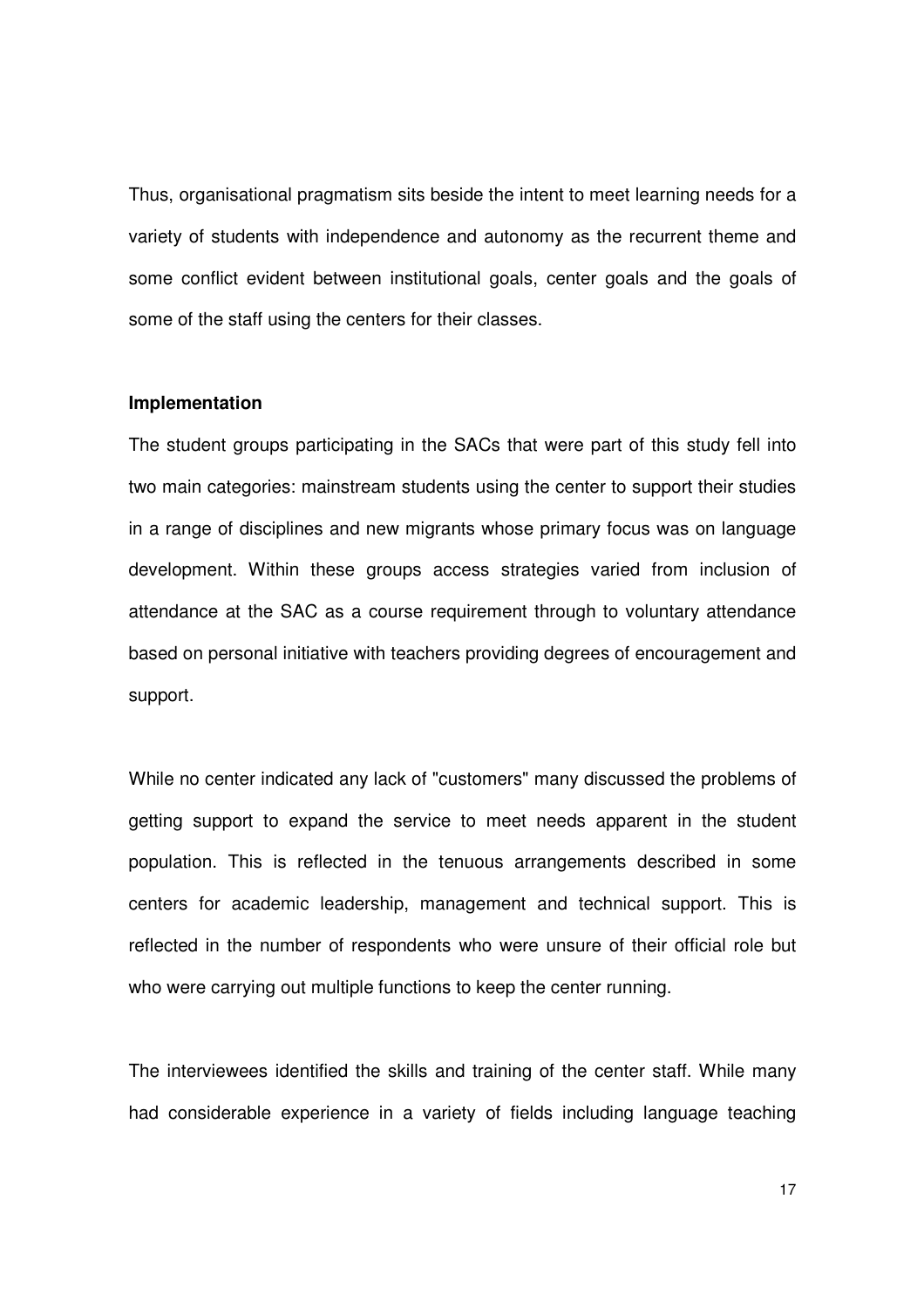there was little evidence of qualifications directly relevant to self-access learning and its management, this undoubtedly reflects the absence of such programmes/qualifications in both countries. Similarly, research is not built into staff job descriptions as is common in other academic disciplines. Reflecting the stretched resourcing available to many centers is the very limited amount of research being conducted in Self-access Centers. While a high degree of interest was expressed, time to carry out research was not built into budgets. A small number of studies were identified but most interviewees expressed the need for a more active research culture to support development.

> Well our language teaching staff are not employed on the same basis for example as a university lecturer, so they don't get …. there's no research requirement on them. (Center Manager).

Most centers have a range of resources from the simplest pen and paper exercises through to complex computer based systems. Many of the interviewees expressed discontent at the currency of resource materials, the lack of development time and the minimalist approach to providing computer based resources and support. In contrast there are centres that are resource rich and exemplify the most current equipment and approaches. Thus it is evident that issues of academic leadership, research, training and resource development impact on the implementation of pedagogical goals.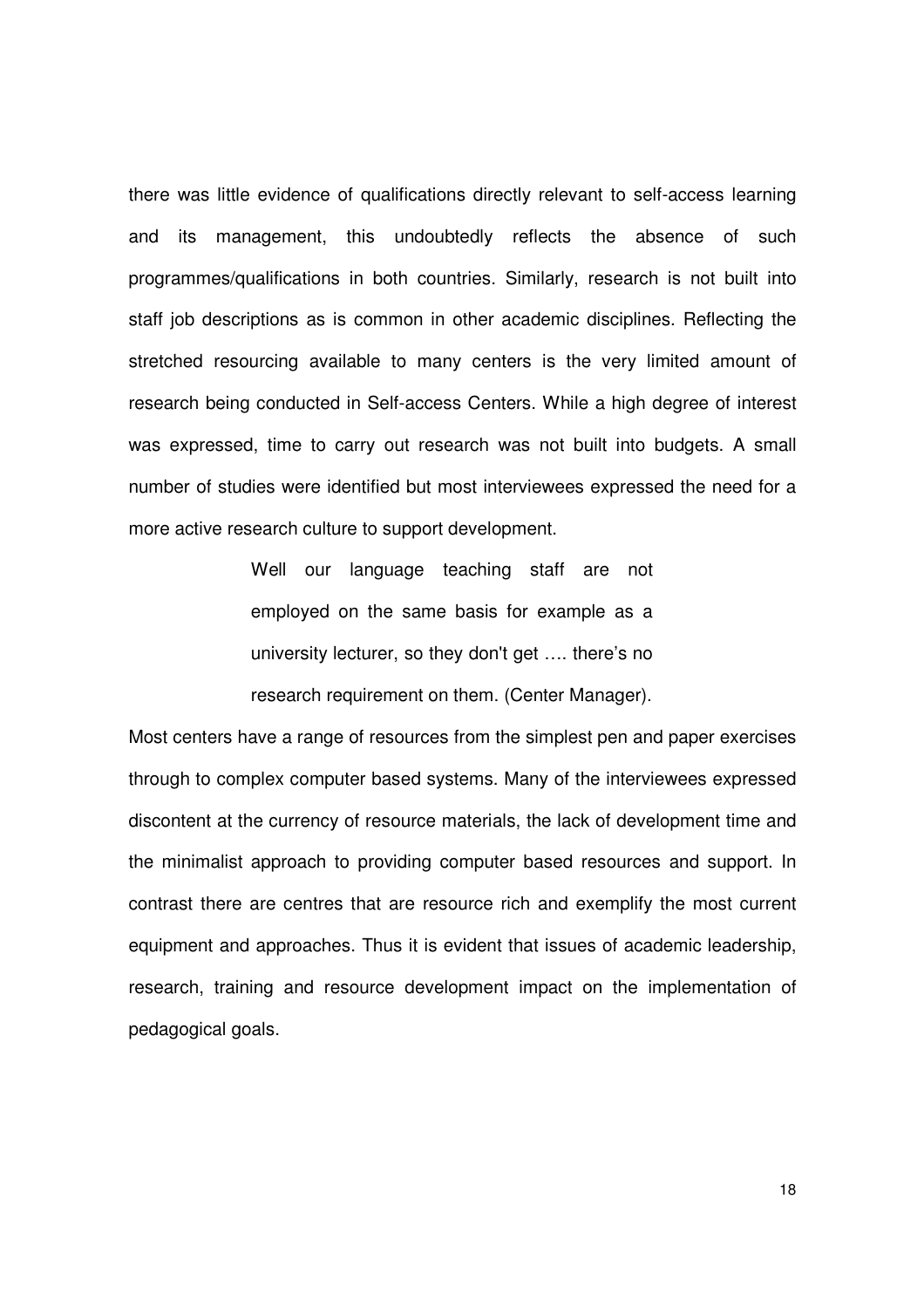## **Future Planning**

Throughout the findings noted above there are indications of some confusion and "within institution" disagreement regarding future planning as seen in policy and strategic intent. This is in part a function of the organisational tier where the research was conducted. The centers studied were generally part of a larger organisational structure and the center leaders were not necessarily part of the decision making process. Some, indeed, indicated that they felt quite frustratingly removed from the point of power.

> …and we could create some pressure, but I don't know where that pressure would go on…

#### (SAC lecturer)

This confusion may also have stemmed from the disparate intentions of different groups. Those working "hands on" in the centers (interviewees) may be more focused on the day to day processes of the center and the management tier may be more interested in the strategic issues.

> …yes, it was more a budgetary and marketing pressure and this was a pedagogically sound way of responding. (Lecturer, SAC).

There is also a sense that the culture of self-access or "autonomy" from the pedagogues point of view is innovative and requiring of a change in approach which may yet be unsupported by appropriate training, but in the view of the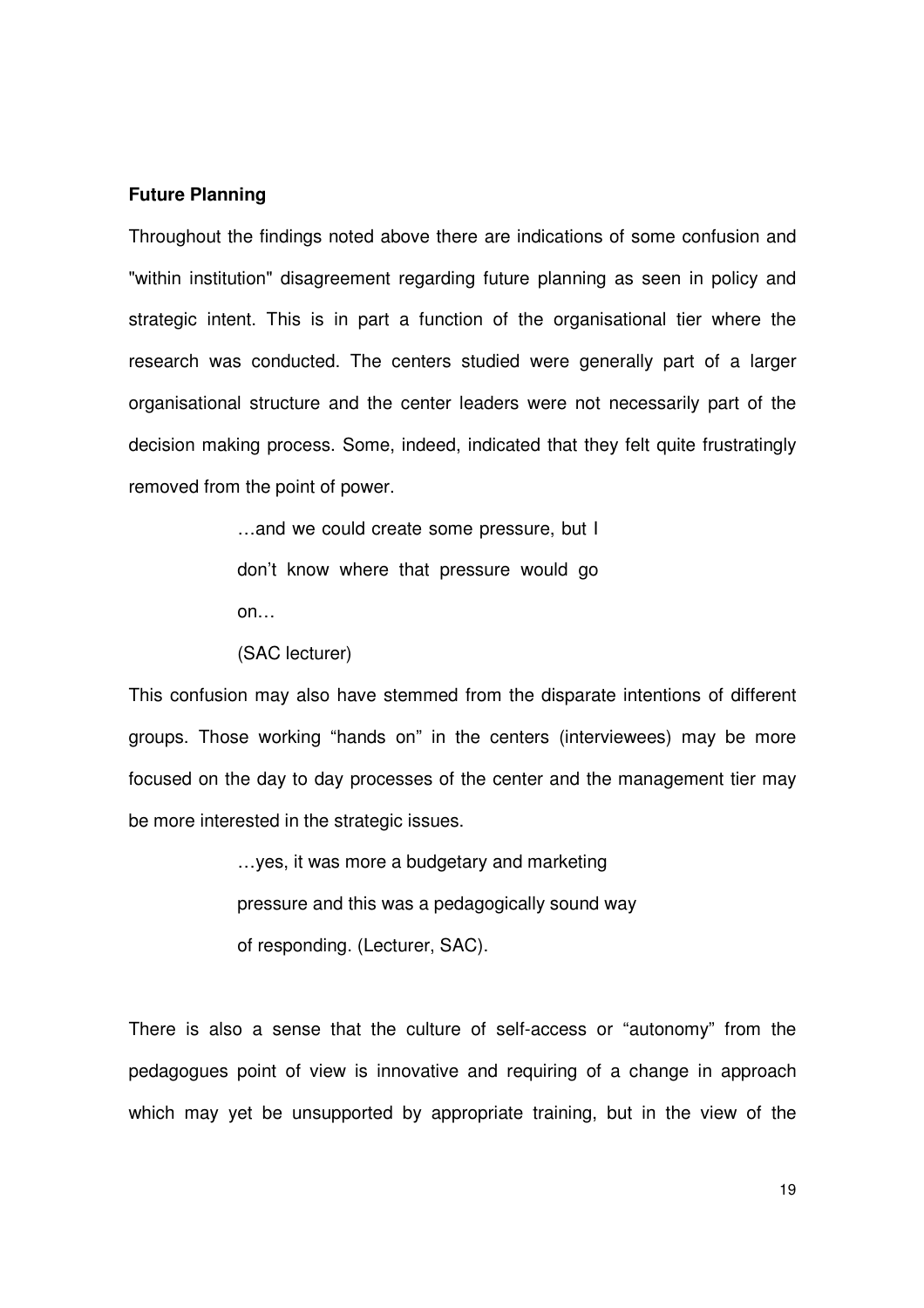organization it is seen as a useful solution to diversity of need among paying students.

> Management have a different view of self access, in fact its been renamed (\*\*\*) or something, because management say that if it's self access, then students don't need a teacher or any kind of supervision. (Academic, SAC.)

## **Discussion**

This research began with the intent of describing the issues regarding the selfaccess centers in Australasia. The study identified a resource which has extraordinary strength in its drive towards providing opportunity for students to develop their language skills and to develop their capacity to learn within the paradigm of autonomy. Alongside this strength are contradictions and disparities which filter the ability of the centers to focus on developing the language learning environment. These issues occur primarily in the awkward positioning of many centers organizationally, physically and pedagogically resulting in a not yet fully realised search for academic and organizational identity; in their disconnection from institutional policy and strategy development and in the absence or limited leadership of central agencies in integrated budgetary, educational and strategic policy development.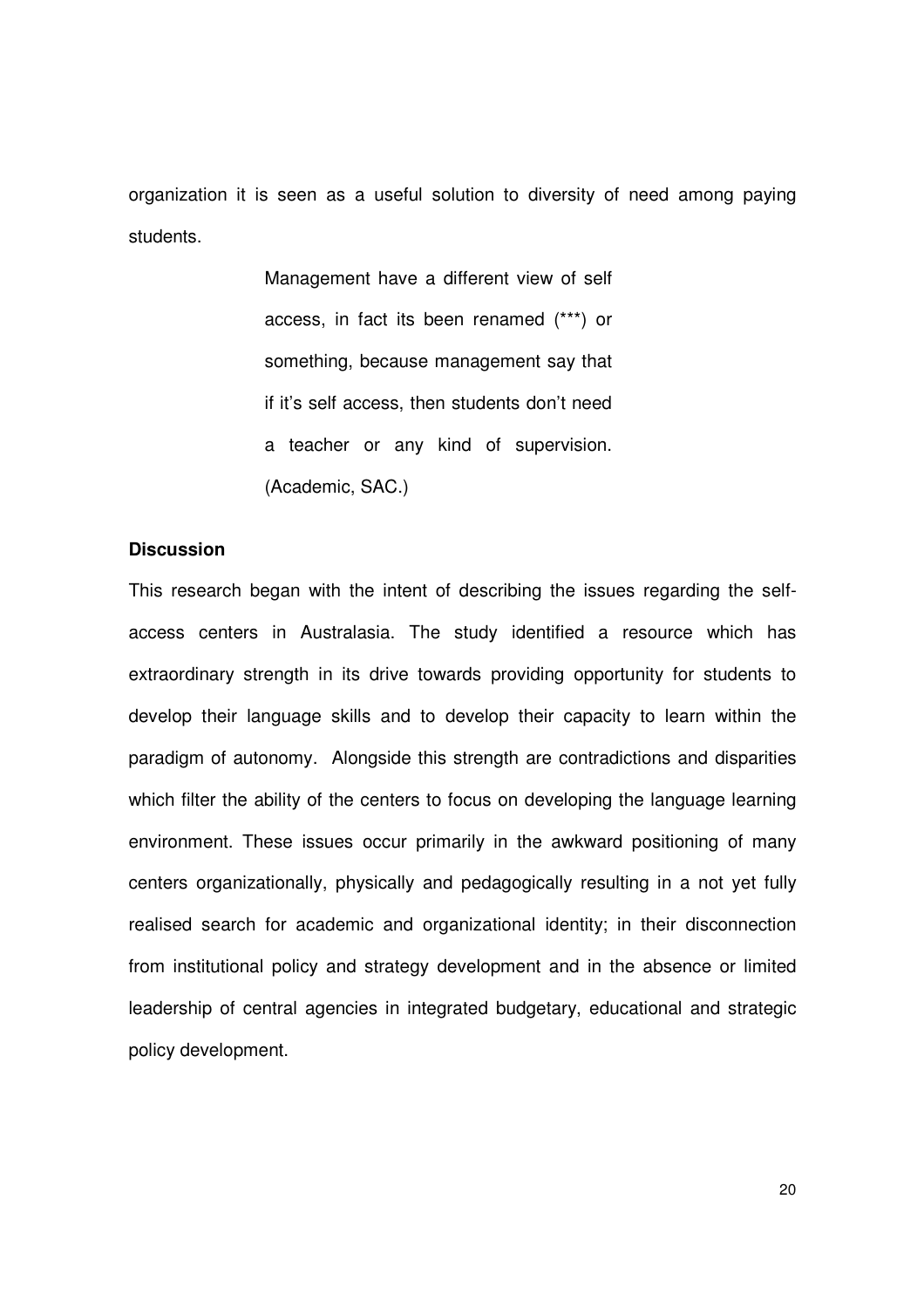The face validity (of self-access learning) comes from the fact that individualisation represents a pragmatic solution to the diversity of need, but the changing roles for teachers and learners that this situation entails, calls for an ideological change in the way the education process is viewed. (Sheerin, 1997)

This review of the positioning, pedagogy and direction of self access centres in Australasia suggests that work is still to be done to support development, set standards and to become established both as an academic discipline and as an organisational entity within tertiary studies. Progress on these elements will support the burgeoning expertise and remarkable achievements already in place.

## **References**

Benson, P. (2001) Autonomy in language learning.. Harlow: Longman.

Benson, P. and Voller, P. (Eds.) (1997) Autonomy and independence in language learning. Harlow: Longman

Cotterall, S. & Reinders, H. (2000) Fortress or bridge? Learners' perceptions and practice in self-access language learning. Tesolanz, 8, 23-38.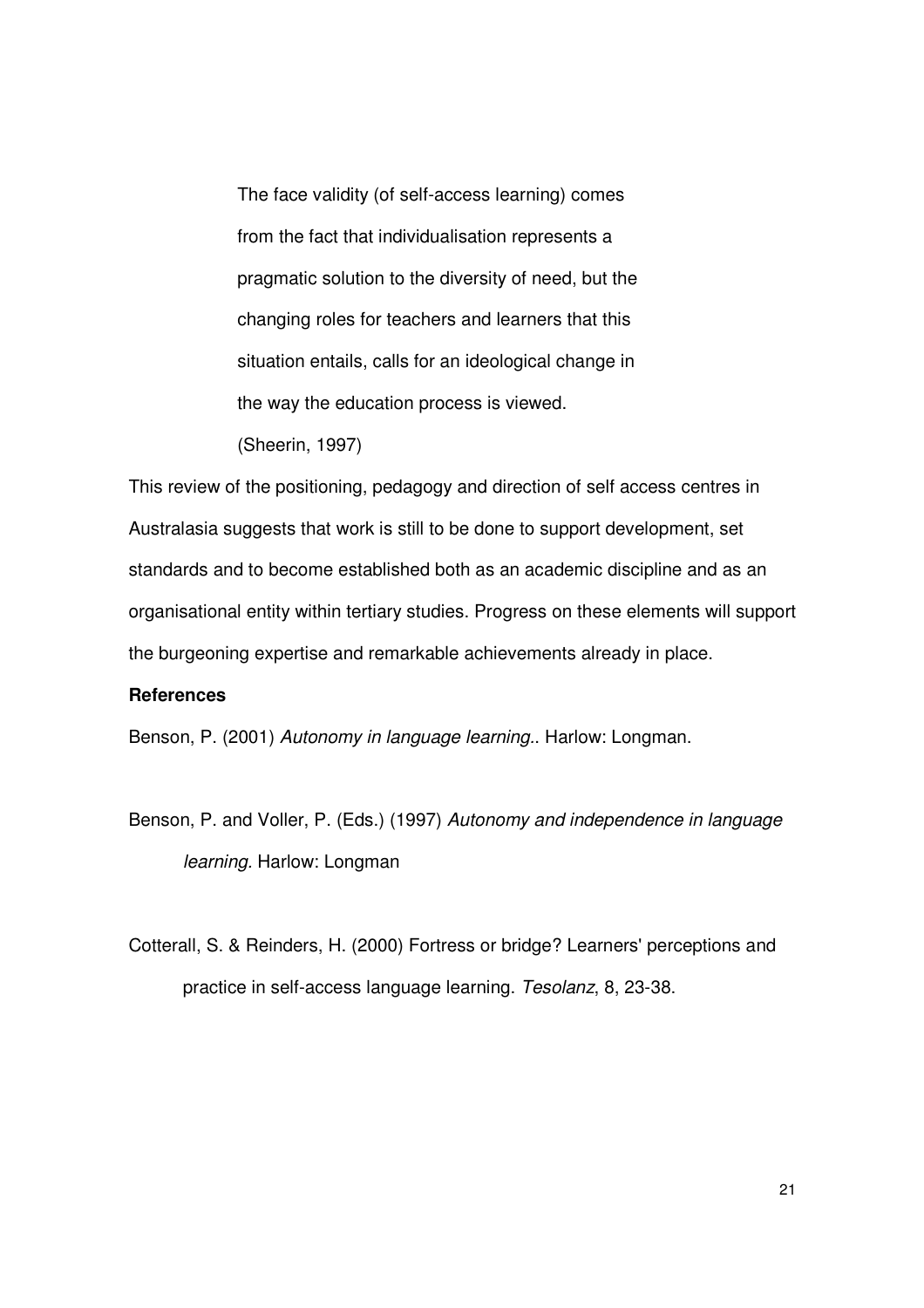- Gardner, D,. & Miller, L. 1997. A study of tertiary level self-access facilities in Hong Kong. Hong Kong: City University of Hong Kong
- Gremmo, M-J. & Riley, P. (1995). Autonomy, self-direction and self-access in language teaching and learning: the history of an idea. System, 23(2), 151- 164.
- Hacker, D., Dunlosky, J., & Graesser, A. (Eds.). (1998). Metacognition in educational theory and practice. Mahwah: Lawrence Erlbaum.
- Helmore, H.(1985a) Self-Directed Learning Part One. A joint project of the NSW .Adult Migrant Education Service and the Institute of Technical and Adult Teacher Education, Sydney College of Advanced Education. AMES Program Development project No. 24, 1984.
- Helmore, H.(1985b). Self-Directed Learning Part Two. A joint project of the NSW Adult Migrant Education Service and the Institute of Technical and Adult Teacher education, Sydney College of Advanced Education. AMES Program Development project No. 24, 1984.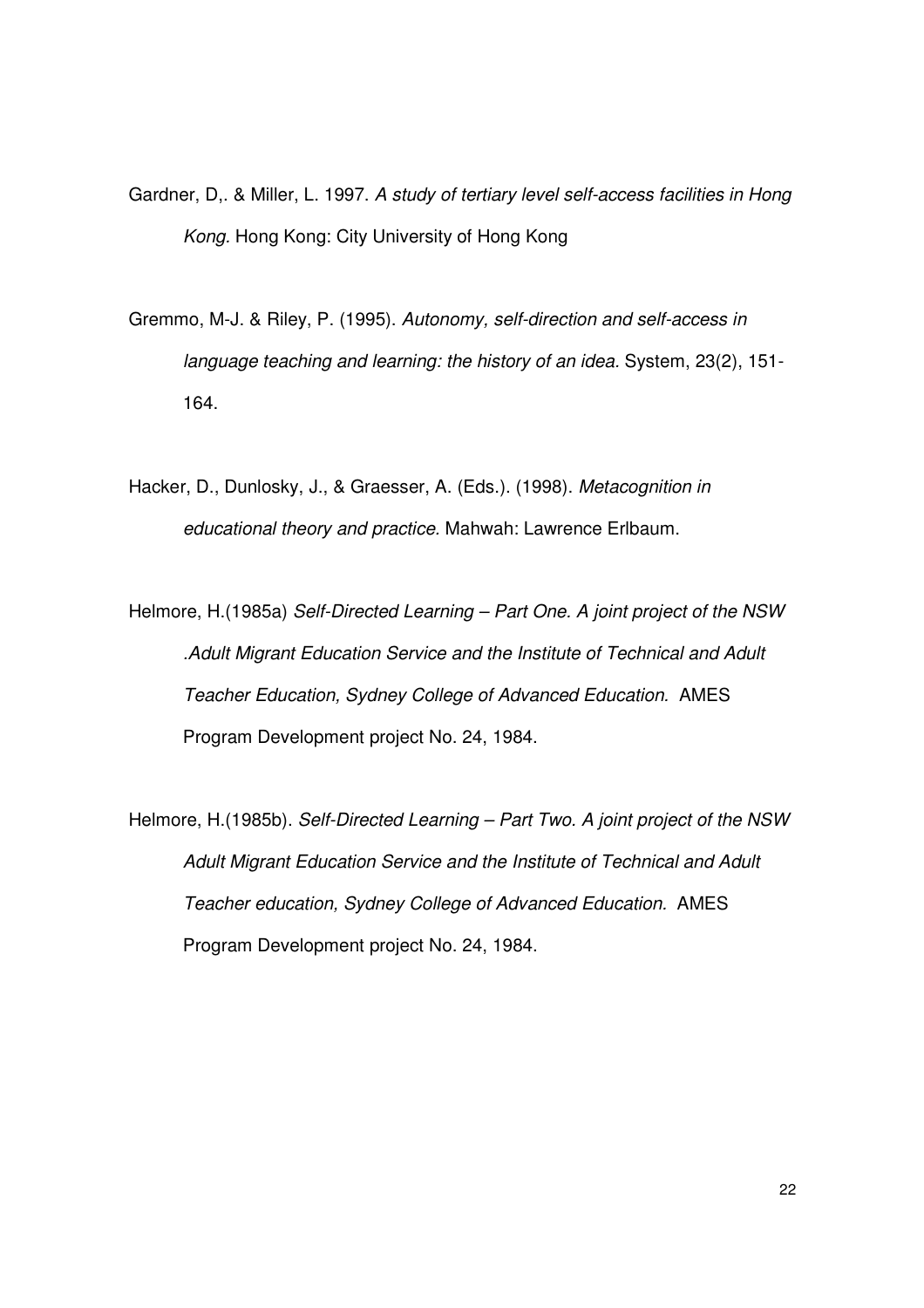Helmore, H., & Race, E. (1982). Self Directed Learning. A report to the Commonwealth Department of Immigration and Ethnic Affairs on Stage 1 of the Project: English for Nurses. Royal Melbourne Institute of Technology, Faculty of Humanities and Social Sciences, English Language Teaching Unit.

- Kaltenböck, G. (2001). Learner autonomy: a guiding principle in designing a CD-ROM for intonation practice. ReCall, 13(2), 179-190.
- Nunan, D. (1995). Closing the gap between learning and instruction. TESOL. Quarterly, 29(2),133-158.
- Little, D. (1991) Learner autonomy: definitions, issues and problems. Dublin: Authentik.
- Race, E., & Helmore, H. (1993). Self-Directed learning. Paper presented at the Association of Teachers of English to Speakers of other Languages – Third Summer School. Royal Melbourne Institute of Technology, Faculty of Humanities and Social Sciences, English Language Teaching Unit.
- Sheerin, S. (1997) An exploration of the relationship between self-access and independent learning. In: P. Benson & P. Voller (Eds.) Autonomy and independence in language learning (pp54 – 65). Harlow: Longman.